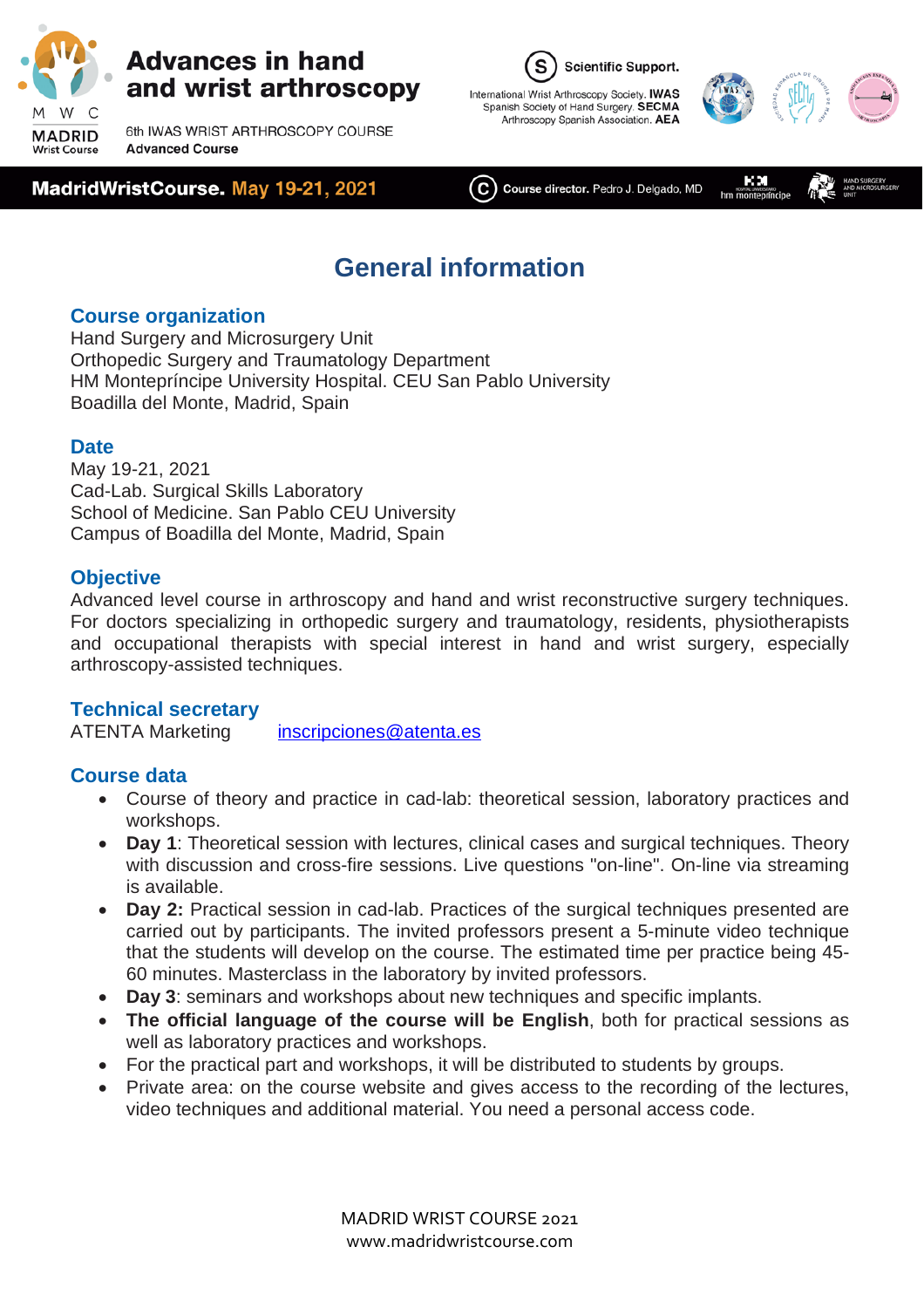

6th IWAS WRIST ARTHROSCOPY COURSE **Advanced Course** 

#### MadridWristCourse. May 19-21, 2021





KМ  $(\mathbf{C})$  Course director. Pedro J. Delgado, MD hm mo

#### **Special information COVID19**

- The course will be followed with the maximum security measures caused by the Covid-19 pandemic, following the current health regulations of the Community of Madrid and the Government of Spain.
- A specific Covid-19 PCR study will be requested, carried out 48 hours before the course.
- Specific Covid-19 security plus measures to avoid direct contact such as separation between each student in the auditorium.
- Maximum 2 participants for each arthroscopy table for the practical part in cad-lab.
- Small groups of 10 people maximum, for practical sessions and workshops.
- These measures can be modified by strict security measures.

#### **Registration procedures and prices**

| Full course:                  | € 1,440.00 + VAT (limited places) |
|-------------------------------|-----------------------------------|
| Theoretical classroom course: | € 300.00 + VAT                    |
| On-line course:               | € 150.00 + VAT                    |

*(Course options may vary depending on government recommendations and current regulations caused by the Covid-19 pandemic)*

**Full course registration** includes attendance at the theory and cad-lab sessions for the 2 full days plus the workshop and seminars (morning or afternoon). Certificate of attendance, access to the website and video techniques, bus transfers to the course from the selected hotels and business coffee and lunch for the two days and one coffee during the workshops.

**Theoretical course registration** includes the theoretical session on day-1 in person without the possibility of access to practical sessions in cad-lab or workshops and seminars. Certificate of attendance, access to the web and the private area, bus transfers to the course from the selected hotels and business coffee and lunch on the first day.

**On-line course registration** includes to attend via streaming the theoretical session on day-1 without the possibility of access to the practical sessions or workshops and seminars. Certificate of attendance, access to the web and the private area.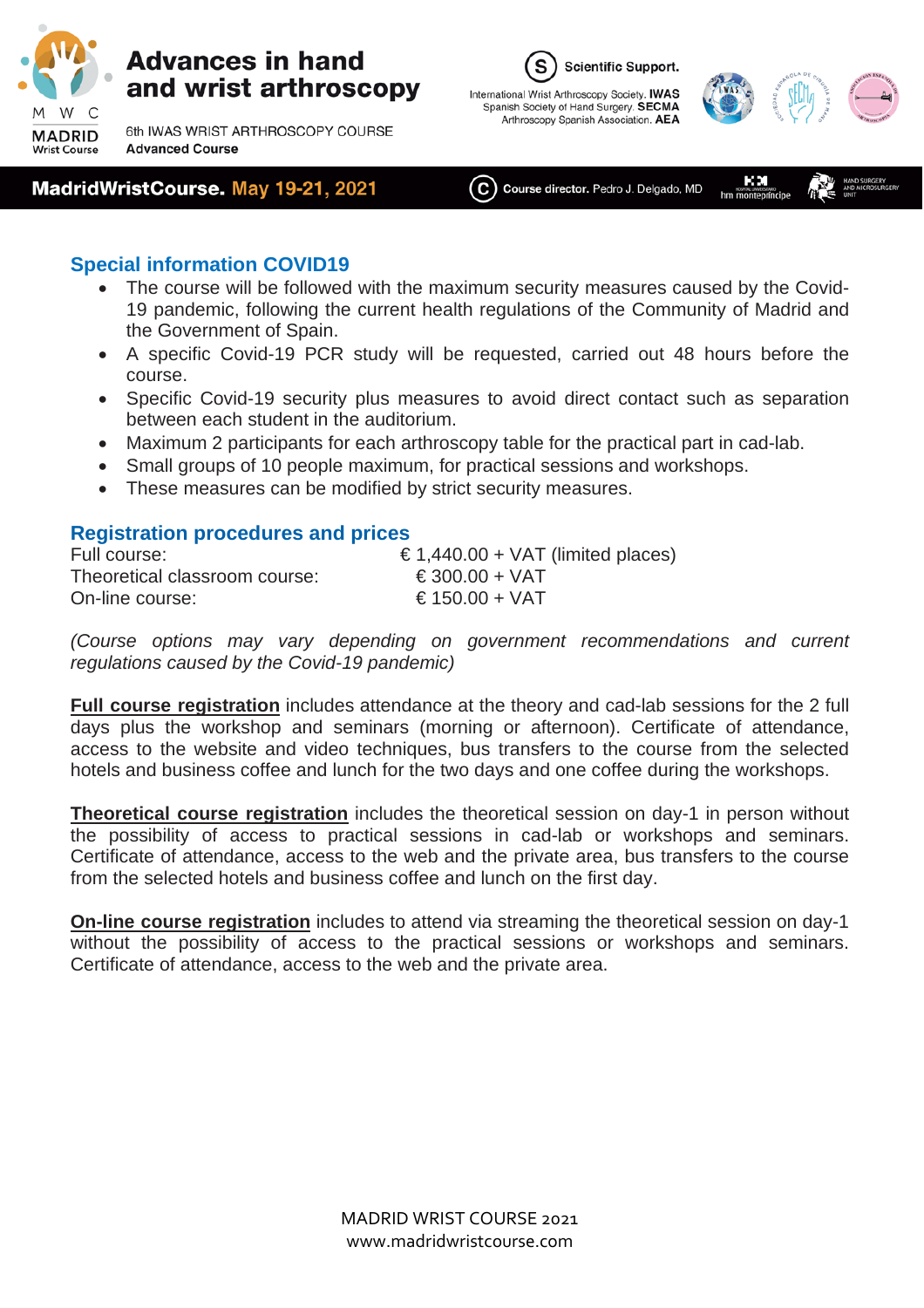

6th IWAS WRIST ARTHROSCOPY COURSE **Advanced Course** 







ΚМ  $(\mathsf{C})$  Course director. Pedro J. Delgado, MD hm mon

#### **COMPLETE COURSE**

| <b>DAY</b> | WED $19TH$ |         | FRIDAY 21ST<br>THURSDAY 20TH |         |          |
|------------|------------|---------|------------------------------|---------|----------|
| Session    | Theory     | Cad-Lab | Workshop                     | Cad-Lab | Workshop |
| Morning    | All groups | Group 1 | Group 3                      | Group 3 | Group 1  |
|            |            | Group 2 |                              | Group 4 |          |
| Afternoon  |            | Group 1 | Group 4                      | Group 3 | Group 2  |
|            |            | Group 2 |                              | Group 4 |          |

*\*\* Day distribution by groups.*

#### **Scientific support**

IWAS (International Wrist Arthroscopy Society) SECMA (Spanish Society of Hand Surgery) AEA (Spanish Association of Arthroscopy) CEU San Pablo University HM Hospitales

#### **Validations**





#### **Logistical support**

DePuy-Synthes **MedComTech Serhosa Störz** Acumed Arthrex European Institute of Reconstructive Surgery (IECR)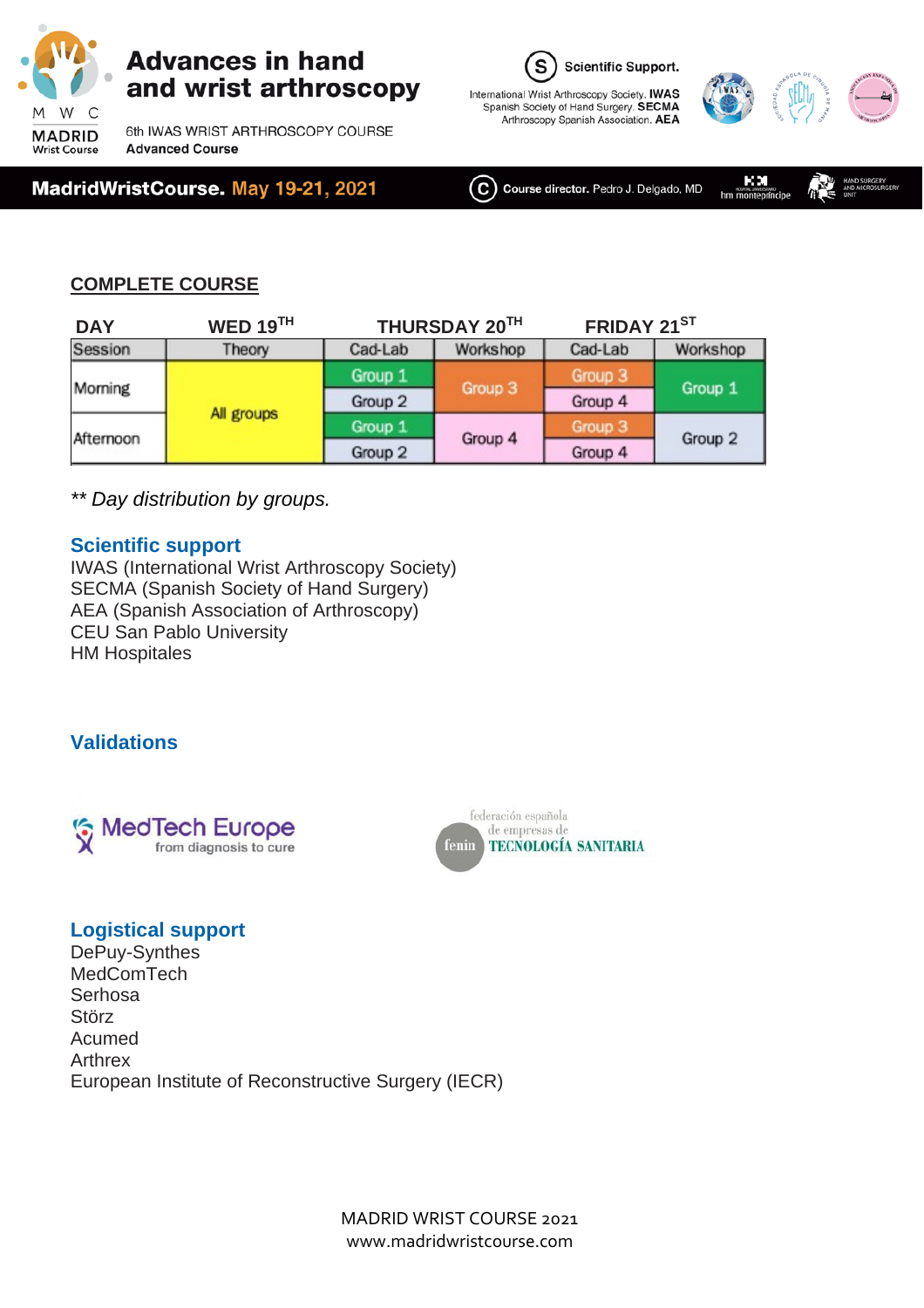

6th IWAS WRIST ARTHROSCOPY COURSE **Advanced Course** 







ΚМ  $(\mathsf{C})$  Course director. Pedro J. Delgado, MD hm mon

## **Organizing Committee**

#### **Course director**

Pedro J. Delgado, MD Head of the Orthopedic Surgery and Traumatology Department Head of the Hand Surgery and Microsurgery Unit HM Monteprincipe University Hospital. HM Nuevo Belen Hospital HM Hospitales Associate professor. School of Medicine. CEU San Pablo University Boadilla del Monte, Madrid, Spain

#### **Scientific committee**

Pedro J. Delgado Belén García Medrano Fernando Polo Simón Federico A. Figueredo Mario Gil de Rozas Ricardo Kaempf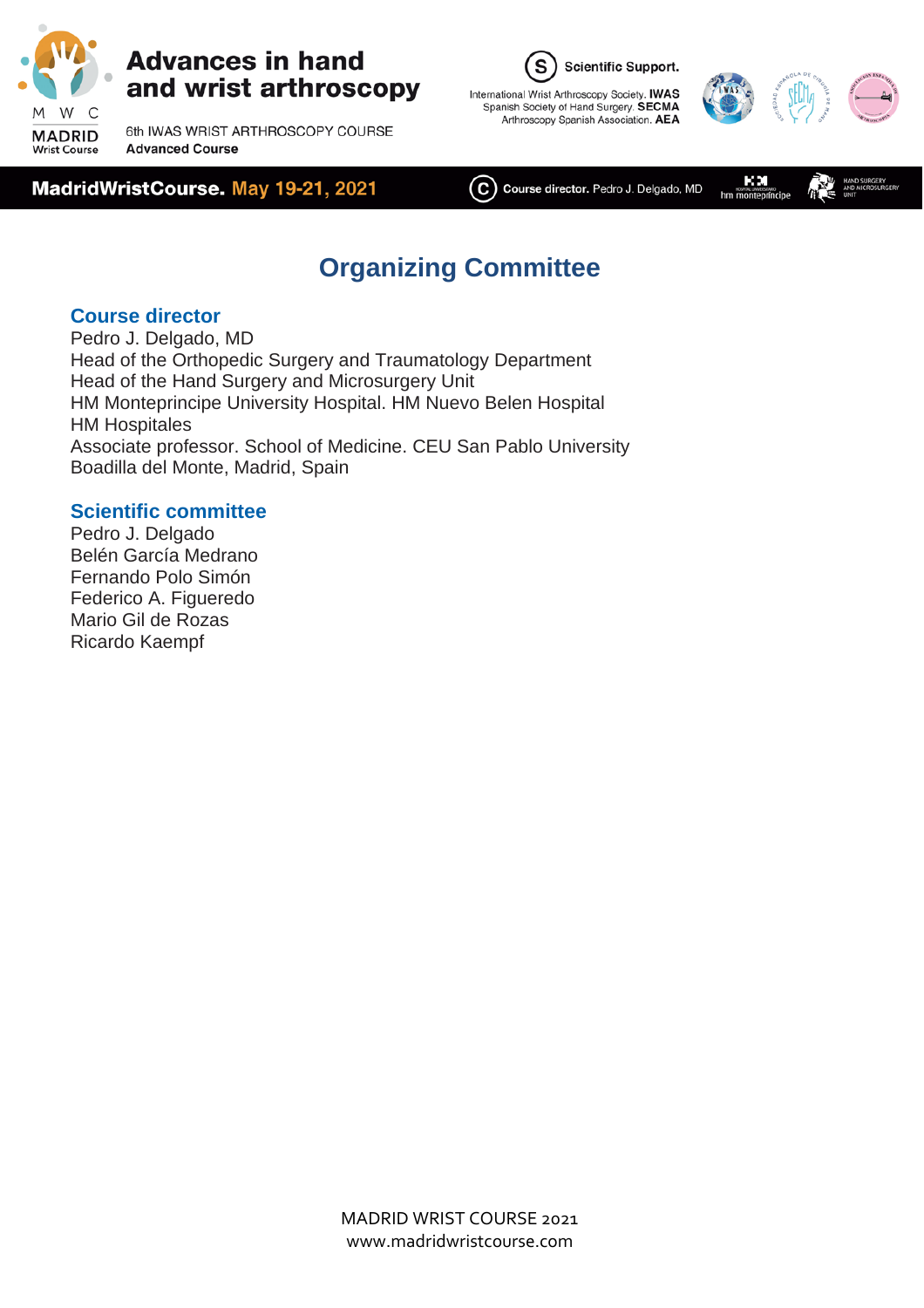

6th IWAS WRIST ARTHROSCOPY COURSE **Advanced Course** 







 $(C)$  Course director. Pedro J. Delgado, MD

КM hm mont aw∞<br>infnrine

# **Speakers**

| Verona, Italy           |
|-------------------------|
| Sao Paulo, Brazil       |
| Valencia, Spain         |
| Madrid, Spain           |
| Madrid, Spain           |
| Barcelona, Spain        |
| Buenos Aires, Argentina |
| Hong Kong, China        |
| Porto Alegre, Brazil    |
| Rochester, USA          |
| Strasbourg, France      |
| Paris, France           |
| Paris, France           |
| Madrid, Spain           |
| Madrid, Spain           |
| Brisbane, Australia     |
|                         |

*Due to mobility restrictions by Covid, some speakers will be present virtually*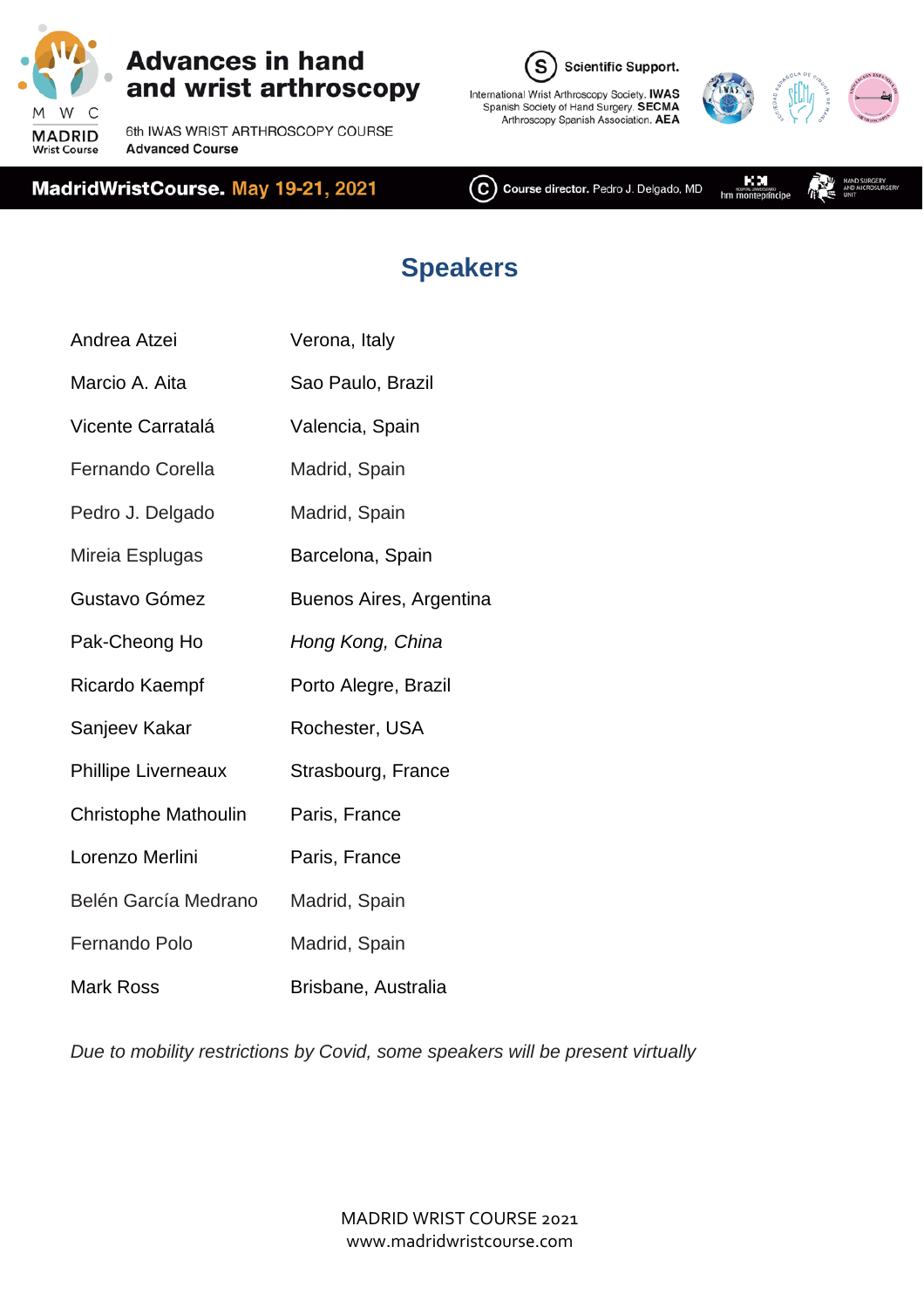

6th IWAS WRIST ARTHROSCOPY COURSE **Advanced Course** 







KМ

 $(\mathbf{C})$  Course director. Pedro J. Delgado, MD  $hm$  $m<sup>const</sup>$ 

WED 19 th **ADVANCED COURSE FINAL PROGRAM** 08:00-08:15 | Registration 08:15-08:30 Welcome address and course presentation **DAY ONE - LECTURES Session 1: Scapholunate ligament reconstruction. Chairman: Fernando Corella** 08:30-08:45 Dorsal Intercarpal ligament avulsion and arthroscopic repair **Lorenzo** Lorenzo Merlini 08:45-09:00 Scapholunate Ligament Internal Brace 360-Degree tenodesis (SLITT) Procedure Sanjeev Kakar 09:00-09:15 Arthroscopic assisted dorsal & volar reconstruction for chronic SLD Pak Cheong Ho<br>Gustavo 09:15-09:30 Percutaneous scapholunoradial technique for SL reconstruction Gómez 09:30-09:45 Arthroscopic volar and dorsal scapholunate ligamentoplasty. Is the internal brace useful? Pedro J. Delgado 09:45-10:00 S-shaped ligamentoplasty for chronic floating lunate Fernando Corella Corella 10:00-10:40 | Discussion & round table 10:40-11:00 Conference: SL tears: from open surgery to arthroscopic treatment, challenging dogma in anatomy and treatment **Christophe Mathoulin** 11:00-11:30 Coffee break **Session 2: DRUJ reconstruction and TFCC injuries. Chairman: Vicente Carratalá** 11:30-11:45 Arthroscopic Foveal Repair for DRUJ Instability Sanjeev Sanjeev Sanjeev Kakar 11:45-12:00 Arthroscopic assisted tendon reconstruction for DRUJ instability Andrea Atzei 12:00-12:15 Arthroscopic TFCC reconstruction with tendon graft Pak Cheong Ho 12:15-12:30 All-arthroscopic TFCC ligamentoplasty for chronic DRUJ Instability Vicente Carratalá 12:15-13:00 | Discussion & round table **Session 3: New concepts in ligament injuries. Chairman: Mireia Esplugas** 13:00-13:15 Arthroscopic reconstruction of radicarpal ligaments Marcio Aita 13:15-13:30 Tips and Tricks in the Management of Ulnotriquetral Ligament Split Tears Sanjeev Kakar 13:30-13:45 Reconstruction of the distal oblique band. Indications and results Marcio Aita 13:45-14:00 Arthroscopic resection of volar wrist ganglion Ricardo Ricardo Ricardo Kaempf 14:00-14:30 Discussion & round table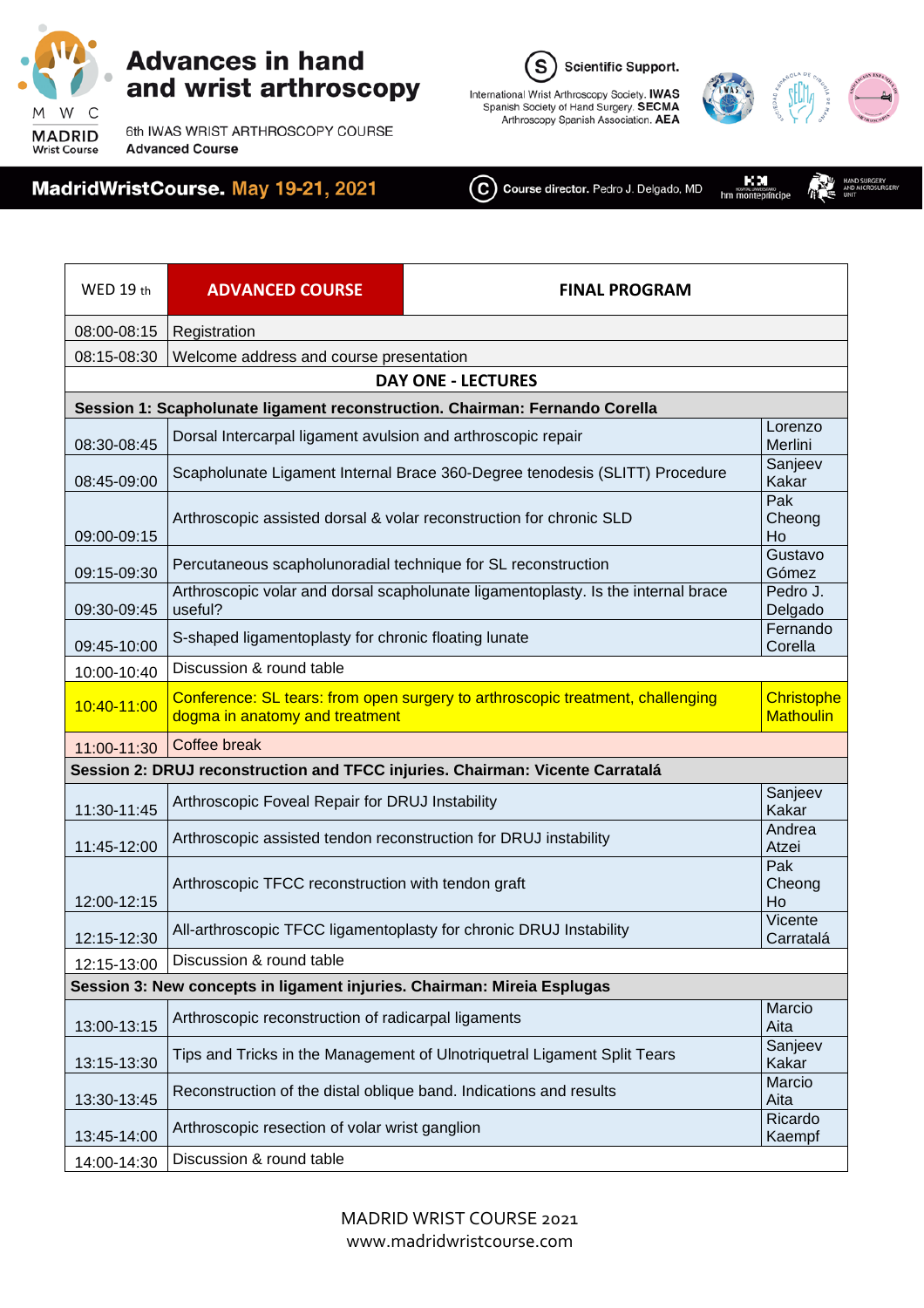

 $\mathbf{r}$ 

### **Advances in hand** and wrist arthroscopy

6th IWAS WRIST ARTHROSCOPY COURSE **Advanced Course** 

### MadridWristCourse. May 19-21, 2021

S **Scientific Support.** International Wrist Arthroscopy Society. IWAS<br>Spanish Society of Hand Surgery. SECMA<br>Arthroscopy Spanish Association. AEA



ĸм

<br>if∩cipe

C Course director. Pedro J. Delgado, MD hm mont

| 14:30-15:15                                                                        | Group photo & lunch                                                                  |                                   |  |  |  |
|------------------------------------------------------------------------------------|--------------------------------------------------------------------------------------|-----------------------------------|--|--|--|
| Session 4: Scaphoid, distal radius fractures and sequelae. Chairman: Fernando Polo |                                                                                      |                                   |  |  |  |
| 15:15-15:30                                                                        | AARIF of Distal Radius Fractures - The "stepwise" approach                           | <b>Mark Ross</b>                  |  |  |  |
| 15:30-15:45                                                                        | Minimally invasive osteosynthesis of DRF: from "proximal to distal" technique        | Pedro J.<br>Delgado               |  |  |  |
| 15:45-16:00                                                                        | Arthroscopic reconstruction of nonunion scaphoid in complex cases                    | <b>Belén</b><br>García<br>Medrano |  |  |  |
| 16:00-16:15                                                                        | Dry arthroscopy in distal radius malunions                                           | <b>Mark Ross</b>                  |  |  |  |
| 16:15-17:00                                                                        | Discussion & round table                                                             |                                   |  |  |  |
| 17:00-17:20                                                                        | Conference: Deliberate practice: a new method to teach trainees in Hand Surgery      | <b>Philippe</b><br>Liverneaux     |  |  |  |
|                                                                                    | Session 5: Hand and wrist OA: Arthroscopic treatment. Chairman: Belén García Medrano |                                   |  |  |  |
| 17:20-17:35                                                                        | Arthroscopic treatment of chondral injuries of the wrist                             | Pedro J.<br>Delgado               |  |  |  |
| 17:35-17:50                                                                        | The SOAC wrist                                                                       | Ricardo<br>Kaempf                 |  |  |  |
| 17:50-18:05                                                                        | Arthroscopic treatment of STT osteoarthritis                                         | Andrea<br>Atzei                   |  |  |  |
| 18:05-18:20                                                                        | Arthroscopic treatment of CMC osteoarthritis with PRP membrane                       | Mireia<br>Esplugas                |  |  |  |
| 18:20-18:40                                                                        | Influence of suspension system in the arthroscopic treatment of CMC OA               | Fernando<br>Polo                  |  |  |  |
| 18:40-19:00                                                                        | Discussion & round table                                                             |                                   |  |  |  |
| 19:00                                                                              | Day 1 closing sesión                                                                 |                                   |  |  |  |